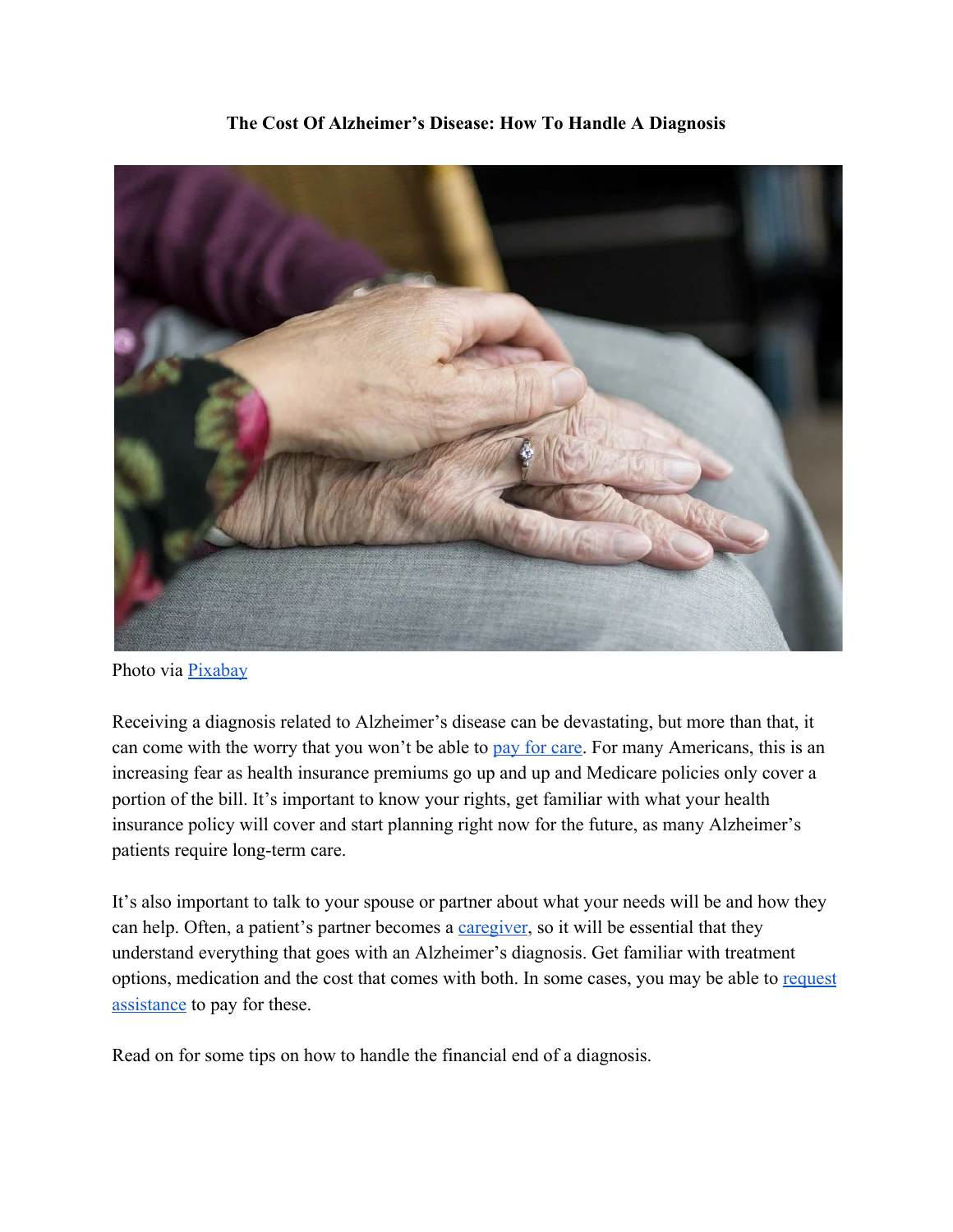## **Take a look at your insurance**

Sometimes, even with savings and a good health insurance policy, it can be difficult to pay medical bills, afford treatment and also take care of all the regular bills associated with running a household. It's imperative to take a look at not just your health insurance policy to see what it will cover, but also your life insurance policy. These can sometimes be sold for a cash payout, so it may be an option if you need a large sum quickly. There are downsides, however, such as taking a reduced amount in the event of your death. Do some research before making a decision. If you're unsure if you have a life insurance policy or if you can sell it, have a trusted loved one review your records and policy. If you can't find your policy, your loved one may have to search through old mail, bank statements, and bills to [locate the policy](https://www.lhlic.com/consumer-resources/how-to-find-out-if-someone-has-life-insurance/).

## **Take advantage of home equity**

As mentioned, paying for the medical bills associated with Alzheimer's treatment and care can quickly add up, and many people may have trouble making ends meet. Fortunately, homeowners have a means of support at their disposal: [home equity loans.](https://www.discover.com/home-equity-loans/article/using-home-equity-for-unexpected-medical-expenses/) According to Redfin, equity is determined by the [market value](https://www.redfin.com/guides/how-to-calculate-home-equity) of your home and how much you have left to pay on your mortgage. You can then borrow against this mount, allowing you to help pay for medical bills, safety modifications to your home, and other expenses.

## **Appoint a durable power of attorney**

One of the biggest issues Alzheimer's patients face is the fact that their decision-making process can be called into question. It's a good idea to appoint a durable [power of attorney](https://www.helpforalzheimersfamilies.com/learn/the-basics/alzheimers-faqs/how-can-i-afford-alzheimers-services/) in a legal document such as a living will so that your best interests will be protected and so your estate won't be at risk of falling victim to fraud. Talk to a lawyer who can help you make sense of the laws and your rights and to ensure that you have everything covered.

## **Get familiar with your Medicare policy**

Because many Alzheimer's patients eventually need long-term care, it's a good idea to get familiar with your Medicare policy to find out what it will cover in the event that you need to stay in the hospital or in an assisted living facility. Many policies will only pay for a certain number of days, but there may be an option for you to add on supplemental insurance that will help you pay for additional long-term care. You can also take a look at your Social Security income for assistance.